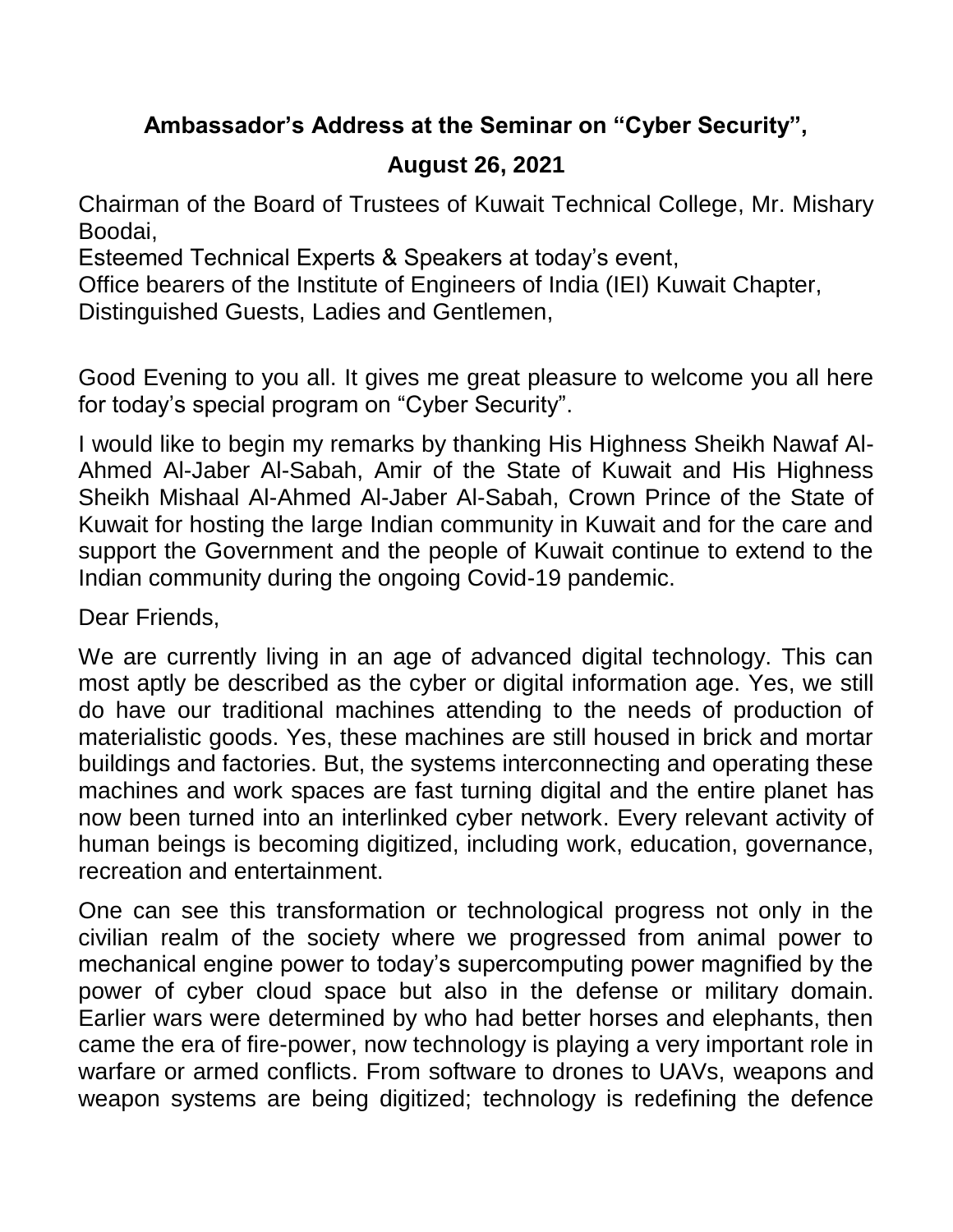sector like every other sector. In that sense, technology is also defining geopolitics at large.

Dear Friends,

Today, all of us are facing a gigantic challenge posed by Covid-19 pandemic. Governments, international bodies, NGOs, local bodies and families all are working towards helping each other in addressing the challenges that we face in India, in Kuwait and everywhere. Our COVID warriors have given their all in this protracted battle against the pandemic and are still standing up to save every life. We all have seen how this pandemic disrupted our movements. It has significantly changed our normal ways: of how we interact with each other, the way we live and work. Work and study has moved to our home environs, and videoconferencing has replaced social and business meetings. This digital form of interaction became new norm. Yet it was another example of human resilience. We saw how digital technology helped us to overcome this challenge. We saw how people adapted their behavior to accept new norms of virtual meetings and other measures quickly. Actually Covid-19 forced all of us to adapt us to digital transformation by increased use of cyber space and digital technologies. Our mobile phones have become extension of our bodies. In short, the onset of the pandemic last year has just propelled this cyber age even further with heavier dependence on technology.

Many nations around the world have turned this crisis into opportunity; amongst many such silver linings is an opportunity to reach the frontiers of digital technology. And India was one of the pioneers in this aspect. In fact, India faced the pandemic as a resurgent nation that operated digitally in every arena, throughout the lockdown period to keep not only its own growth clock ticking but also the growth engine of the world as a key player in the global supply chains. This pioneering of ours would not have been feasible without the dream of Hon'ble Prime Minister Shri Narendra Modi who had said and I quote, "For me IT + IT = IT" or, as he elaborated, "Indian Talent + Information Technology = India Tomorrow." Unquote.

This optimism and confidence in the strength of IT Industry to act as the growth engine for the country in the future is based on India's stellar track record and growth as a global digital superpower. And just to tell you briefly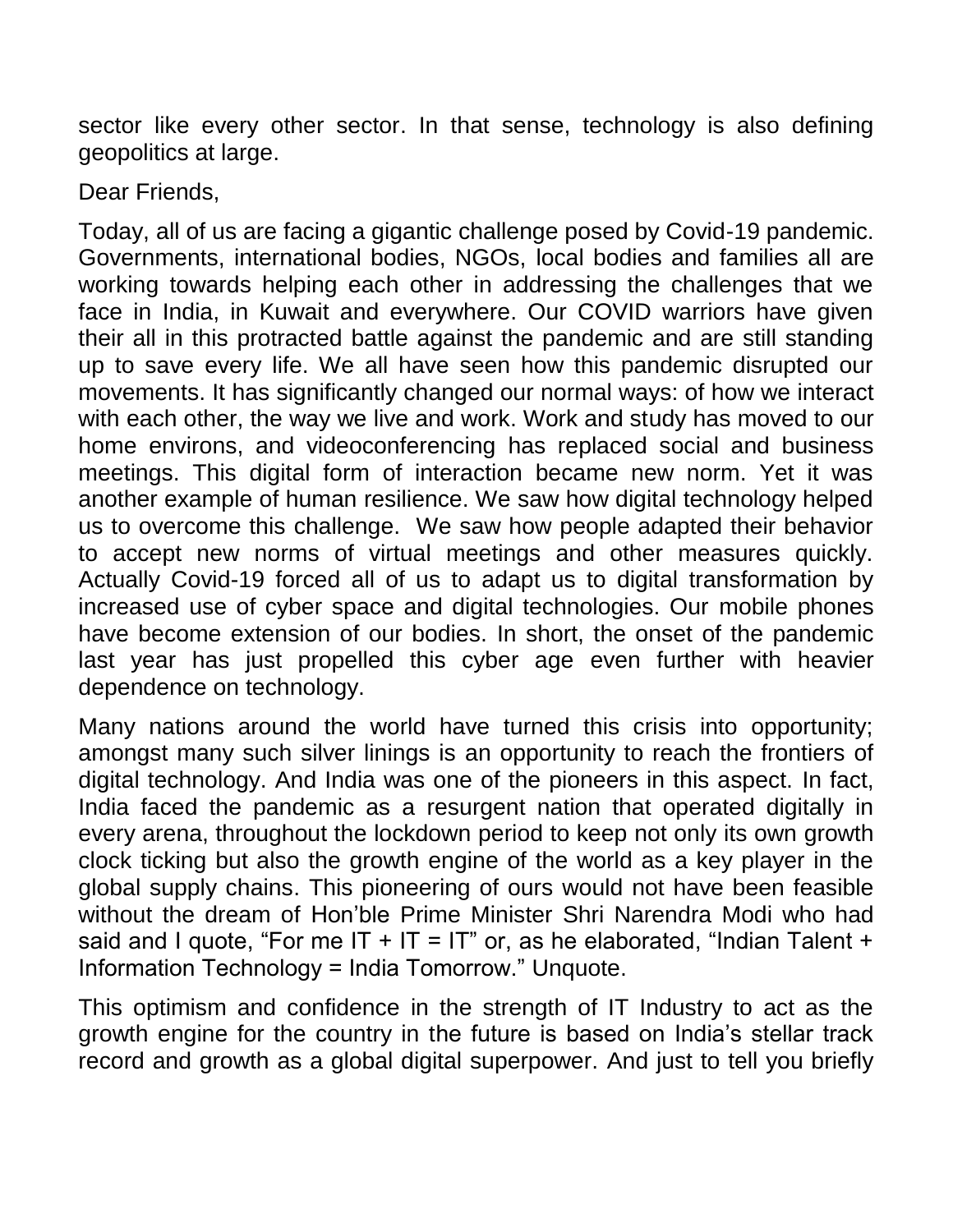on how we went about charting this incredible success story which is worth sharing for the larger benefit of everyone.

The road to our digital transformation was paved, inter alia, by Government of India's clear long term digital vision. The vision was backed up by a well laid out roadmap and operational plan which when materialized witnessed implantation of transformational Government initiatives that led to new digital platforms for the citizens and improved access to such platforms.

The Digital India programme is the centerpiece of the Government's vision to transform India into a digitally empowered society and knowledge economy. The three vision areas of this programme are: building digital infrastructure as a core utility for every citizen, providing governance & services on demand, and digitally empowering citizens for achieving inclusive growth and development of the nation. Several important Government schemes, such as BharatNet, Make in India, Startup India and Standup India, industrial corridors, etc. are all integrated with the Digital India ecosystem.

One of the significant achievements in this impressive digital story of India is "Aadhaar", the world's largest biometric ID system. This system has won laurels from experts and institutions around the world for its technological excellence. World Bank Chief Economist Paul Romer described Aadhaar as "the most sophisticated ID programme in the world". Covering 99% of the over 1.3 billion Indian population, Aadhaar allows seamless access to important government digital services. A truly revolutionary leap which has transformed India's targeted welfare distribution system making it accessible and transparent.

Introduction of Unified Payments Interface (UPI) is another significant achievement under the Digital India portfolio. UPI has introduced the benefits of digital payments to the nook and corner of the country. The pace of adoption of digital payments is completely transforming the Indian economy. UPI is now being used by all segments of the economy: from the street vendor to the kiranawala to the local departmental store to the large businesses. Just to share some stats: Indians have made 37.9 billion digital transactions in the current year alone. This is an increase of a whopping 27.9 billion from 2016, the year UPI was launched.

There are many other such significant achievements like the Electronic Customer Identification System (e-KYC), the Electronic Document Storage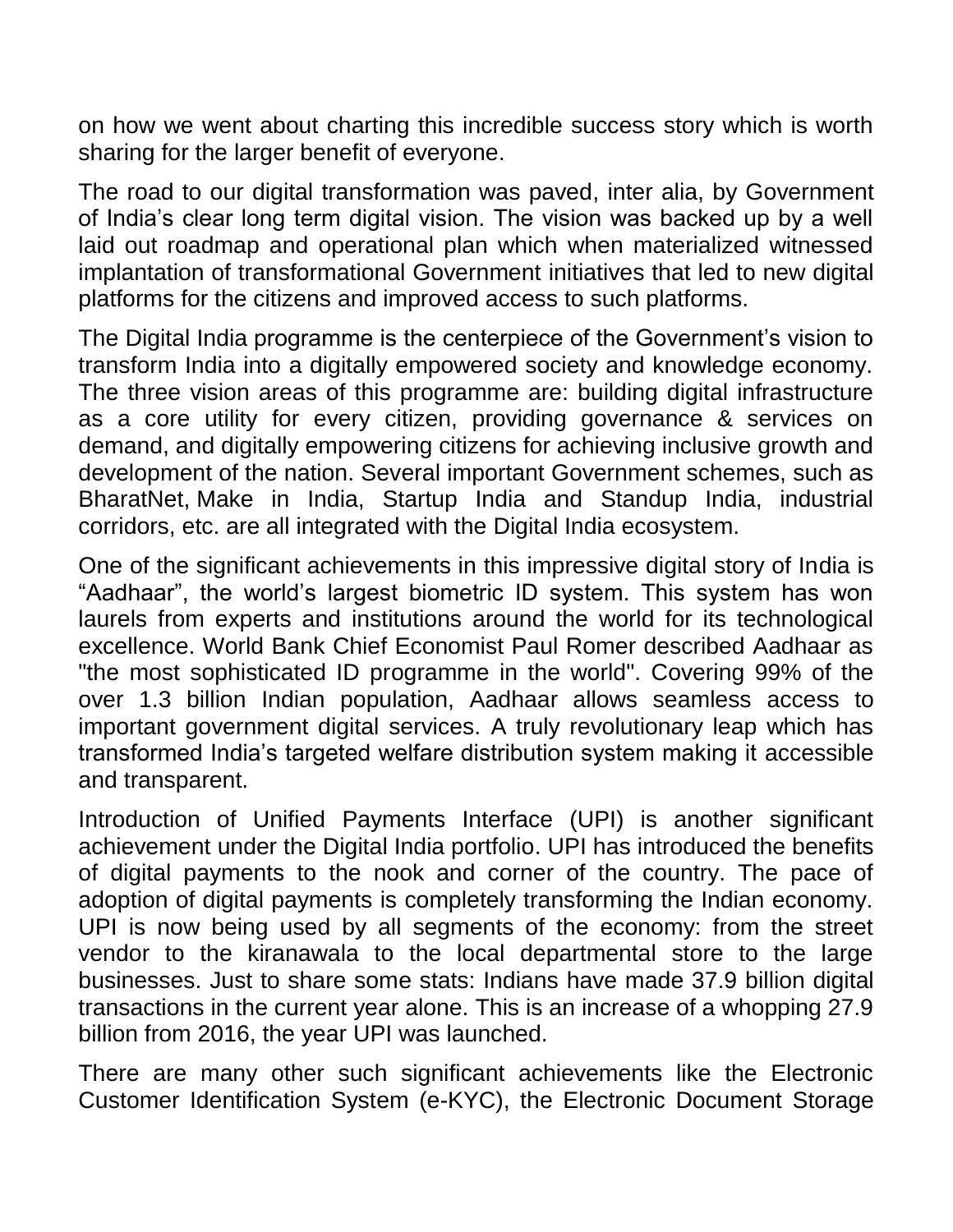System (DigiLocker), the Electronic Signature System (eSign) and so on. All of these digital solutions are streamlining business operations and propelling economic growth and development. The list of such achievements is lengthy and praiseworthy.

Dear Friends,

Technology solutions empowered by Digital India today serve as the backbone for other emerging innovations and applications in the fields of start-ups, banking and payment solutions, agritech, health tech, edu tech and so on. COWIN platform is a prime example of the leverage and scalability of digital solutions riding on the fundamentally strong digital infrastructure in India.

With such strong ecosystems in place, there is no denying that India is the land of billion opportunities in this digital age. Our existing platforms will truly help us turn the dreams of our billion plus people into realities and will enable realization of the dream of "Make in India, Made for the World."

Summing up our vision for future in the digital arena and exuding confidence in our capabilities Hon'ble Prime Minister had said and I quote, "India as a country is uniquely positioned to leap ahead in the information era. We have the best minds as well as the biggest market. Our local tech solutions have the potential to go global. India is at a sweet spot. It is time for tech-solutions that are designed in India but deployed for the world," Unquote.

Dear Friends,

Like with any other sector or domain, digital or cyber technology with its interconnected approach faces threats of cyber intrusion or cyber-attacks. Nations around the world are fighting battles to safeguard our sovereignty, jurisdiction and privacy from intrusive and anonymous threats dominating in the arena of cyberspace. The increase in digitalization post COVID-19 has rendered us more digitally vulnerable than ever before. India recorded 1.16 million cyber security cases in 2020, a 3 times increase from the previous year. These cyber targets target both public and private sectors, including sensitive Government infrastructure. Data breach incidents are reported almost every month. Personal data of customers, test results of students, even lab test results of patients are stolen from the digital systems, leaked and in some cases even put up online for sale.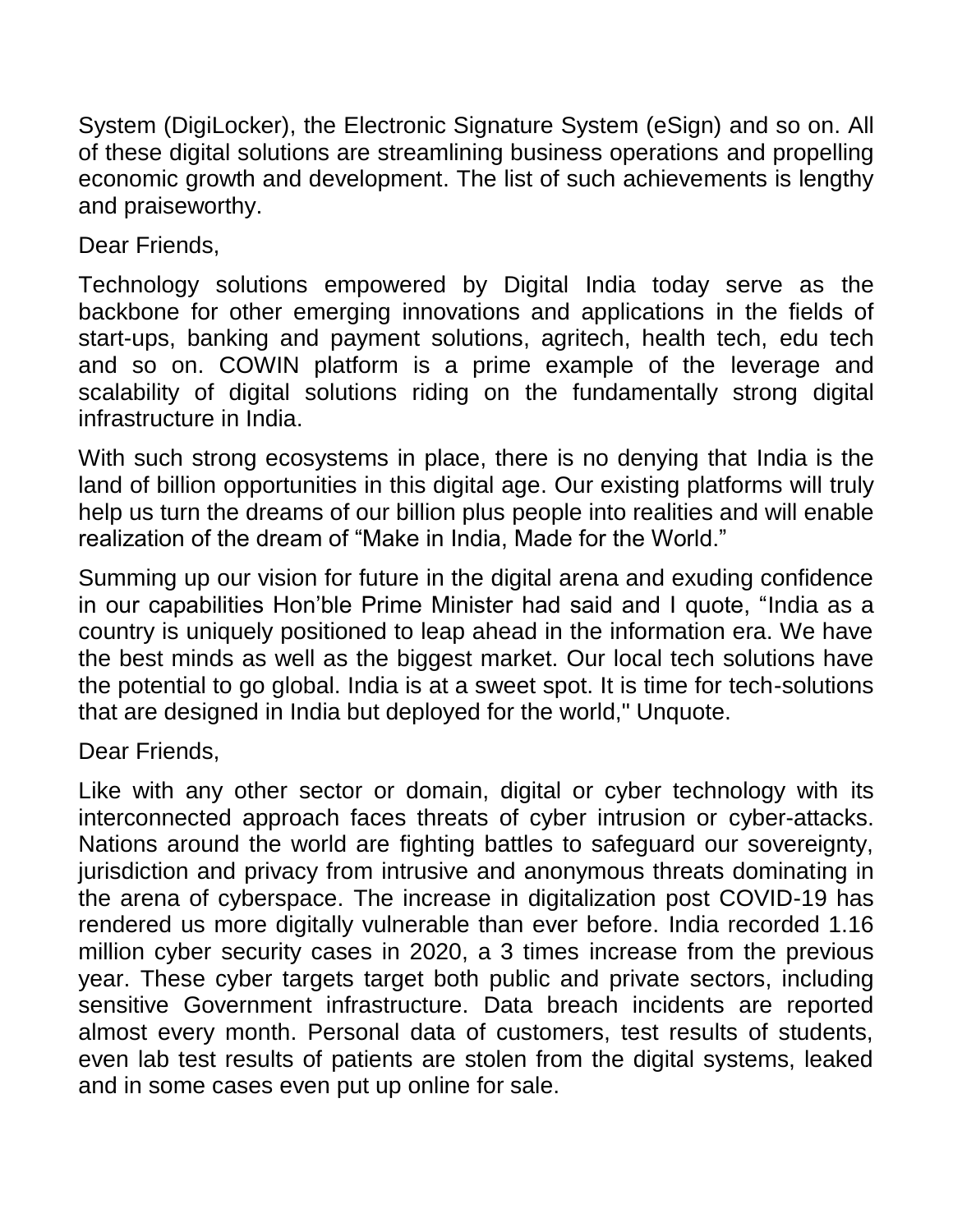A significant risk from cyberattacks is also posed to the economic and financial systems around the world. For example, the rise of digital payments has significantly increased complex cybercrimes involving digital payment transactions. Lending companies offer instant frictionless payment experiences to their consumers – which in turn leaves banks and entities operating in the payment ecosystem with very less time to identify and respond to cyber threats.

Therefore, Cyber security is the need of the hour. It is equally important like food security, our physical security. On the occasion of 74th Independence Day last year our Hon'ble Prime Minister Shri Narendra Modi said and I quote - In this era of technology, our dependence on cyberspace is going to increase multifold. However, cyberspace offers its own risks and threats. The world is very well aware of these. It can be a threat to the social fabric of our country, our economy and can even threaten the development of our nation; we are very well-aware of that. India is very cautious and is planning to take steps to combat these risks. Unquote.

To deal with this enormous challenge and in this context placing emphasis on the role of youth, Hon'ble Prime Minister had said and I quote, "our youth can play a big role in devising robust cyber security solutions, which can effectively "vaccinate" digital products against cyber-attacks and viruses."

## Dear Friends,

We always consider Kuwait and other countries in the Gulf region as partners in our economic transformation including in our efforts to support the world in its digital transformation vision. Kuwait is a very important country in our extended neighborhood. Kuwait is part of India's energy security efforts and India is part of Kuwait's food security efforts. Both countries are having an excellent relationship, stretching back to several decades. The leadership of the two countries are in regular contact giving clear guidance and roadmap to strengthen our partnership at all levels. Hon'be Foreign Minister of Kuwait was in India in March this year and India's External Affairs Minister was in Kuwait in June this year. This is part of our increased exchanges in this year when we celebrate the 60<sup>th</sup> anniversary of the establishment of diplomatic relations between our two countries. We have now set up a Joint Commission at the level of Foreign Ministers with a forward looking roadmap to take our longstanding dynamic relationship to a